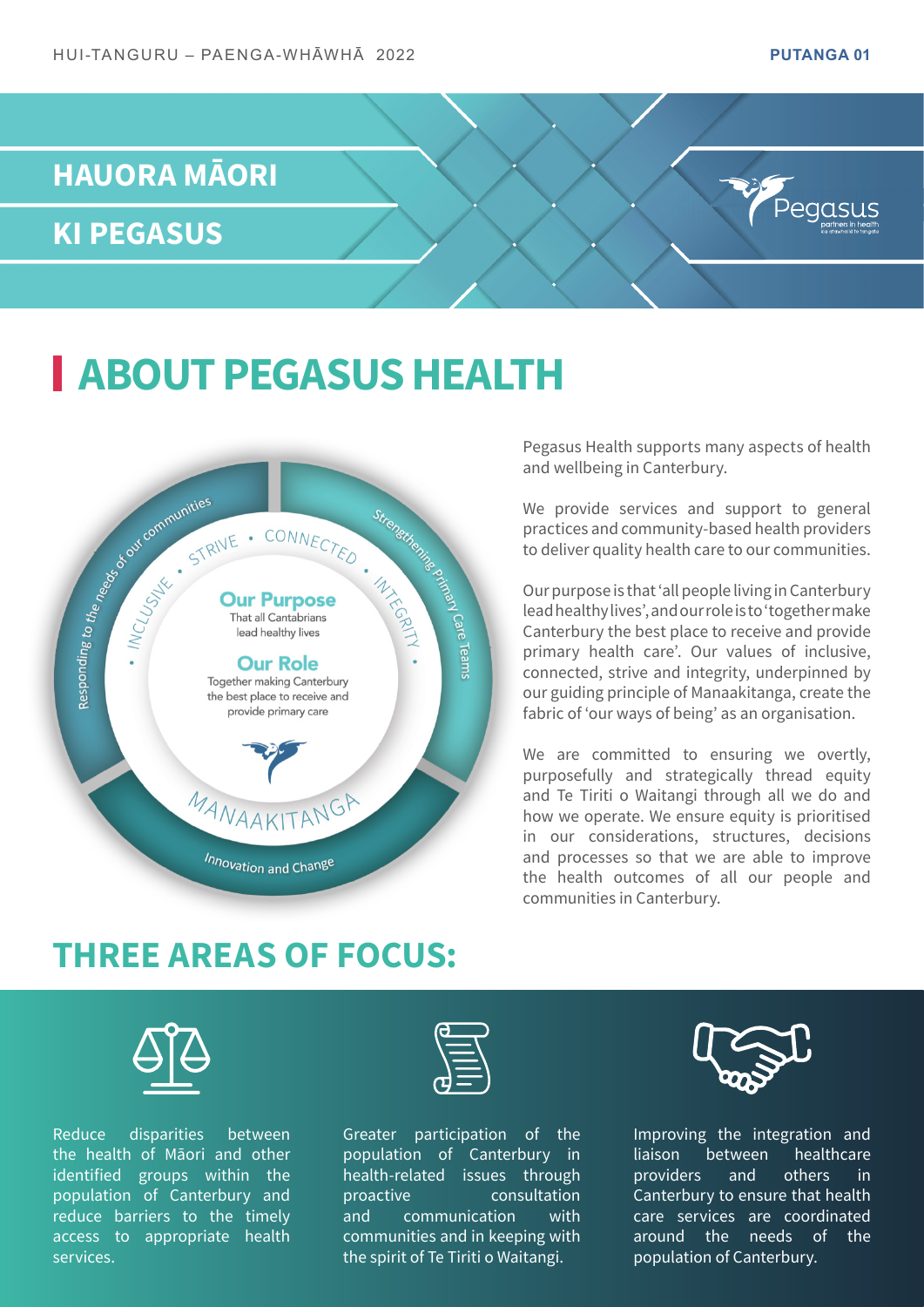## **MEET OUR KAIMAHI WORKING TO PRIORITISE HAUORA MĀORI**



#### **IRIHĀPETI MAHUIKA**

*Kāi Tahu, Kāti Māhaki ki Te Tai Poutini*

Irihāpeti is the Director of Hauora Māori and Equity. Her team are the advocates and kaimahi within different communities.

Irihāpeti's role is to ensure that Pegasus is prioritising equity and bringing population health to the forefront of their work.

#### **MELODY TULIAU**

*Ngāti Awa, Te Arawa, Ngāti Pikiao, Waikato, Ngāti Maniapoto, Tūwharetoa, Ngā Puhi*

Melody is our Hauora Māori Manager. Her role is to improve Māori health outcomes by ensuring equitable access to health services. A large part of her role includes working in collaboration with Māori to ensure their voices, values and opinions are reflected in the development of the Canterbury health system.





#### **ALEX BEATON**

*Kāti Māmoe, Waitaha, Ngāi Tahu*

Alex has been with Pegasus for over four years, working as a Kaimanaaki / Health Navigator in our Here Toitū service.

His work supports whānau who have health issues to provide support around helping them to return to work, study and training.

# **HAUORA MĀORI APPROACHES TO THE COVID-19 RESPONSE**

Hauora Māori Manager, Melody Tuliau, was seconded to Canterbury's COVID-19 response team with a focus on Māori-specific approaches.

"Māori vaccination rates weren't great. So, I came into the space and worked with Māori providers to develop a vaccination programme that was going to work for Māori," Melody said.

"We looked at things like how we manaaki people, how we include them in the service, how we show people that they are valued and important.

"It was really important to me to show people that they can have a really good experience in health."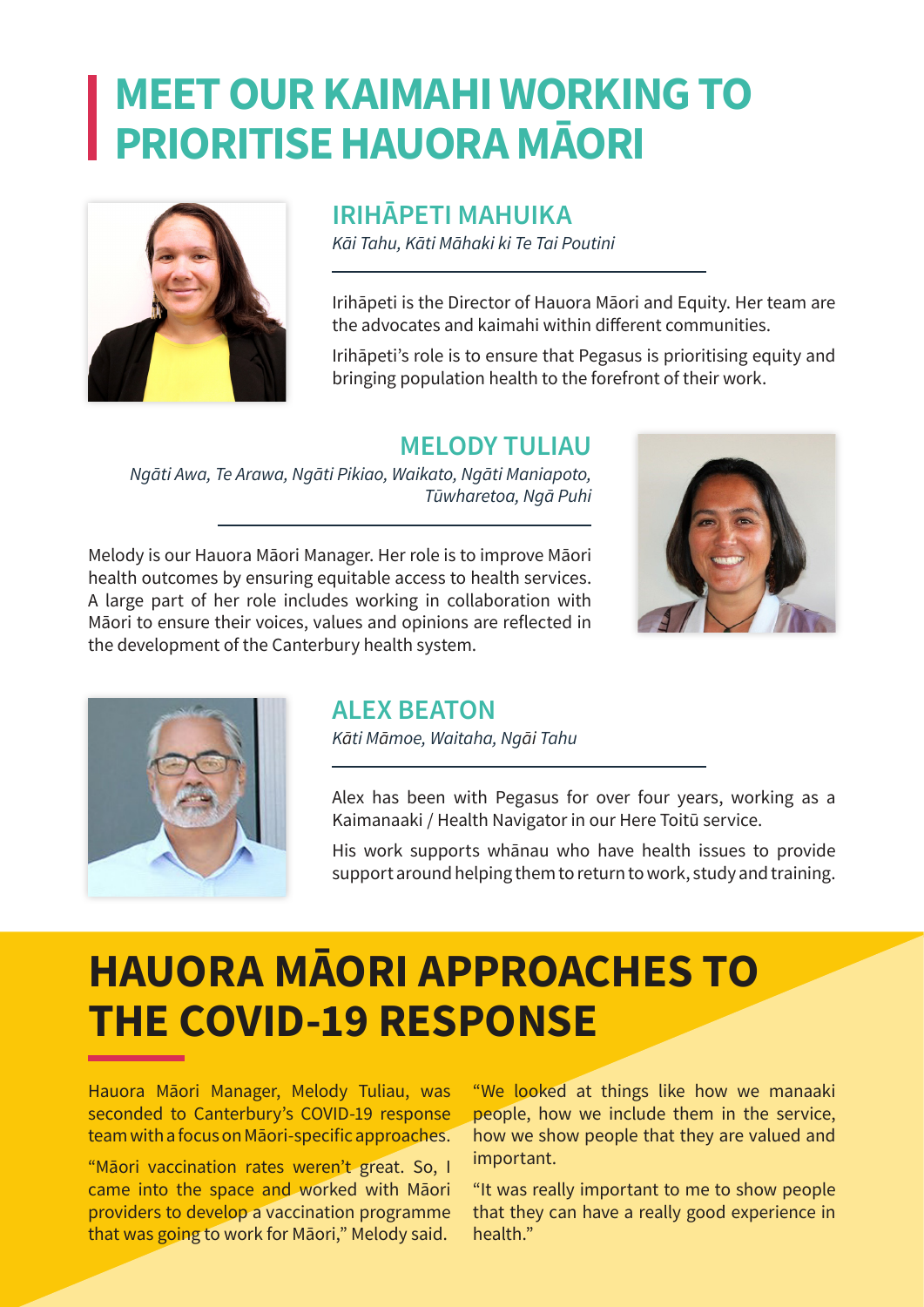# **I MÄORI WORKFORCE DEVELOPMENT**

**Each year Pegasus Health offer a number of Workforce Development Scholarships to Māori students who are studying in the arts. This year we awarded six Māori students with scholarships which included a financial contribution as well as opportunities for mentoring and guidance in their study.** 

After training and working as a carpenter, second-year nursing student, Setu Te Hae, realised that he was on the wrong career path.

With a long-held interest in health and wellbeing due to his background in sport, Setu decided to give nursing a go.

"It was actually my dad, who works for Kaupapa Māori provider, Purapura Whetu, who asked me if I was interested in health. I decided to give it a go and I've been really enjoying it."

Born and raised in Christchurch, Setu's parents are Samoan and Māori (Waikato-Tainui and Hauraki) and this heavily influences where he wants his career to lead.

"I'm most interested in Māori and Pacific health. I've got a soft spot for our community. We need to understand the importance of health and the lifestyles that we live. It comes down to breaking the cycle.

"It's also about being a role model and paving the way for young Māori and Pasifika nurses to come through."



*From left: Alice Williams, Setu Te Hae, Iwitea Ataria-Ivannikova, Hineari Kahu and Kaimana Gallop*

Hineari Kahu (Ngāi Tahu, Ngāpuhi, Ngāti Tūwharetoa, Ngāti Whakaue) a fifth-year Bachelor of Medicine student from Kaikōura is resolute in her plans to return and work in her community as a doctor. Receiving her Workforce Development Scholarship, she acknowledged the legacy of her tāua (grandmother) Miriama Kahu, who in the 1990s founded the town's first and only Māori health provider, Te Tai o Marokura Whānau Health and Social Services.

"I decided to be a doctor when I was 6 years old, and ever since I have been encouraged, inspired and nurtured by my whānau to fulfil that vision. I will specialise in general practice and rural medicine to return to Kaikōura as the first ever Māori GP. I am proud to add to my taua's legacy by providing a 'by Māori for Māori' service through Te Tai O Marokura.

"This scholarship not only brings financial relief, but it further supports that dream," she says.

#### **KORIMAKO**

Each year we support a Māori nurse who is entering into primary health care through the NetP programme. This position is jointly funded by Pegasus and the CDHB. Our 2020 Korimako recipient, Hayley Lotter (Muaūpoko) is a recent new graduate, working as a practice nurse at Eastcare Health in Aranui. She graduated as a registered nurse in 2017 and has worked in both mental health nursing and primary health care.

Hayley started working with Pegasus Health in 2019 as part of a NetP pilot programme, the Korimako Initiative. This role saw her working in both general practice and for a kaupapa Māori NGO as a mobile community nurse. During her NetP year Hayley was selected to attend the World Health Assembly as a Nursing Now young nurse ambassador, which has opened many doors to new and exciting opportunities.